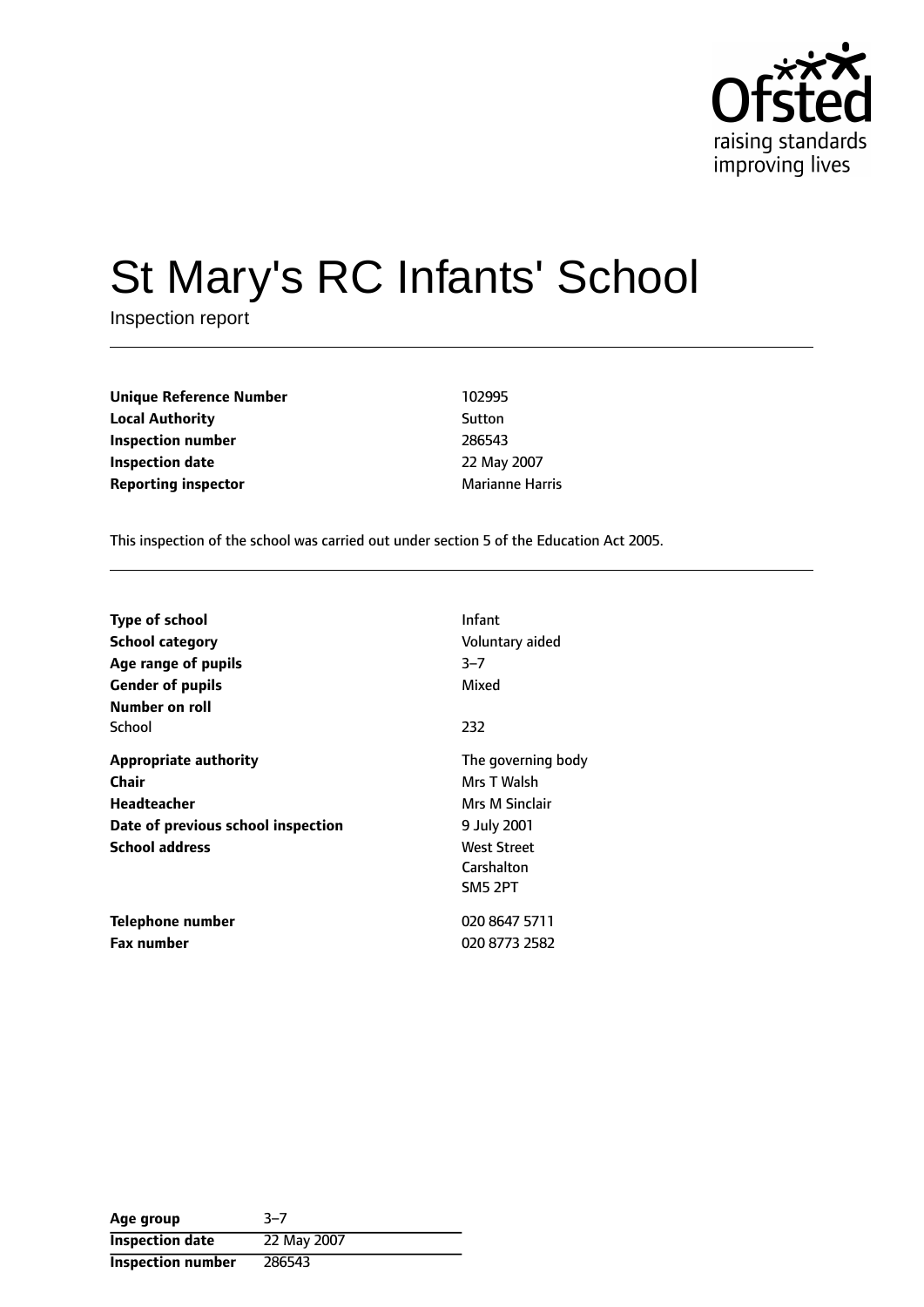.

© Crown copyright 2007

#### Website: www.ofsted.gov.uk

This document may be reproduced in whole or in part for non-commercial educational purposes, provided that the information quoted is reproduced without adaptation and the source and date of publication are stated.

Further copies of this report are obtainable from the school. Under the Education Act 2005, the school must provide a copy of this report free of charge to certain categories of people. A charge not exceeding the full cost of reproduction may be made for any other copies supplied.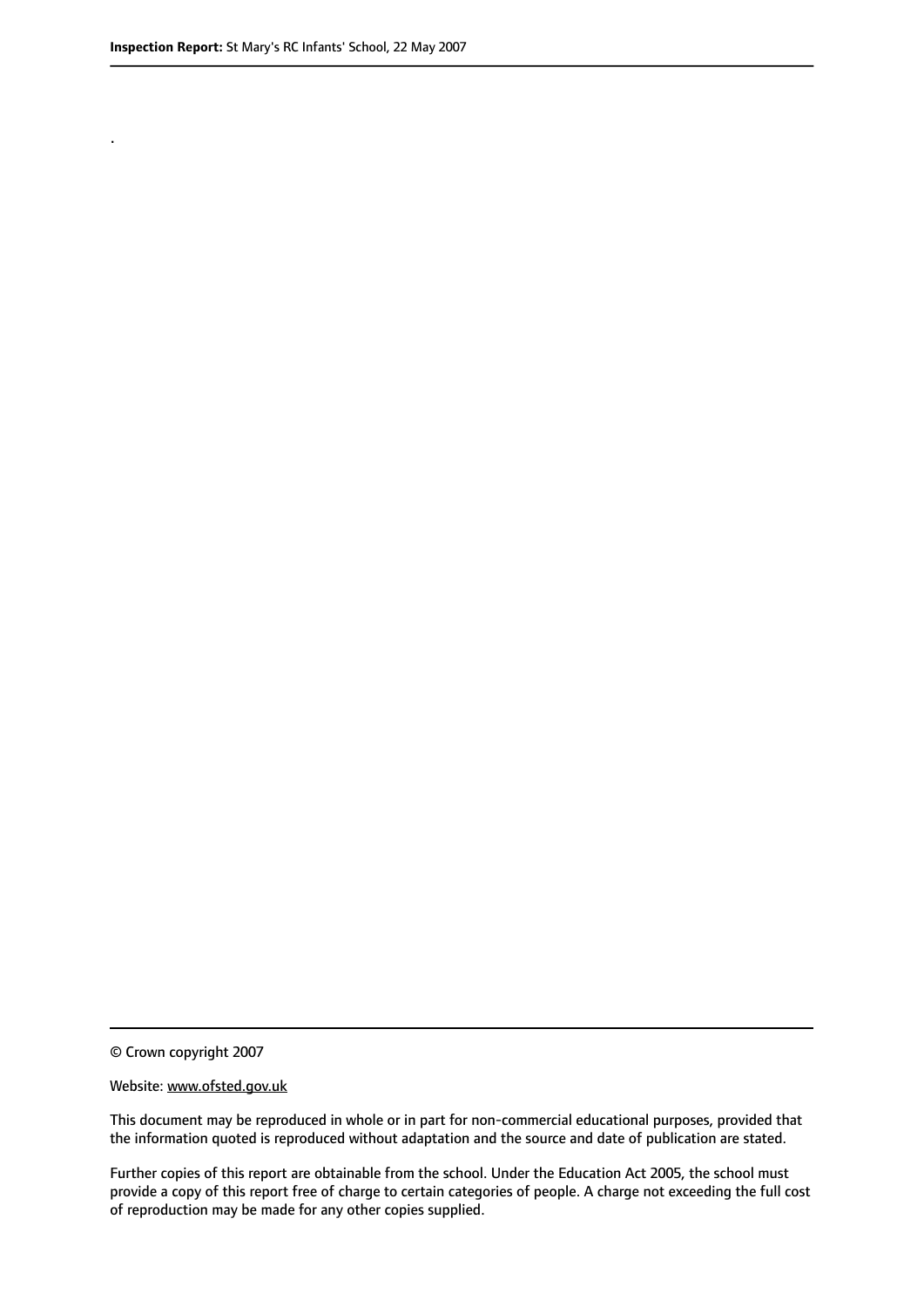# **Introduction**

The inspection was carried out by an Additional Inspector.

## **Description of the school**

This is an average sized infant school in a socially advantaged area. The proportion of pupils who are eligible for free school meals is well below average. Most of the pupils are from a White British heritage and a few have an ethnic minority background. There are no pupils who are at an early stage of learning English. The proportion of pupils who have learning difficulties and disabilities, including those who have a statement of need, is below average.

## **Key for inspection grades**

| Grade 1 | Outstanding  |
|---------|--------------|
| Grade 2 | Good         |
| Grade 3 | Satisfactory |
| Grade 4 | Inadequate   |
|         |              |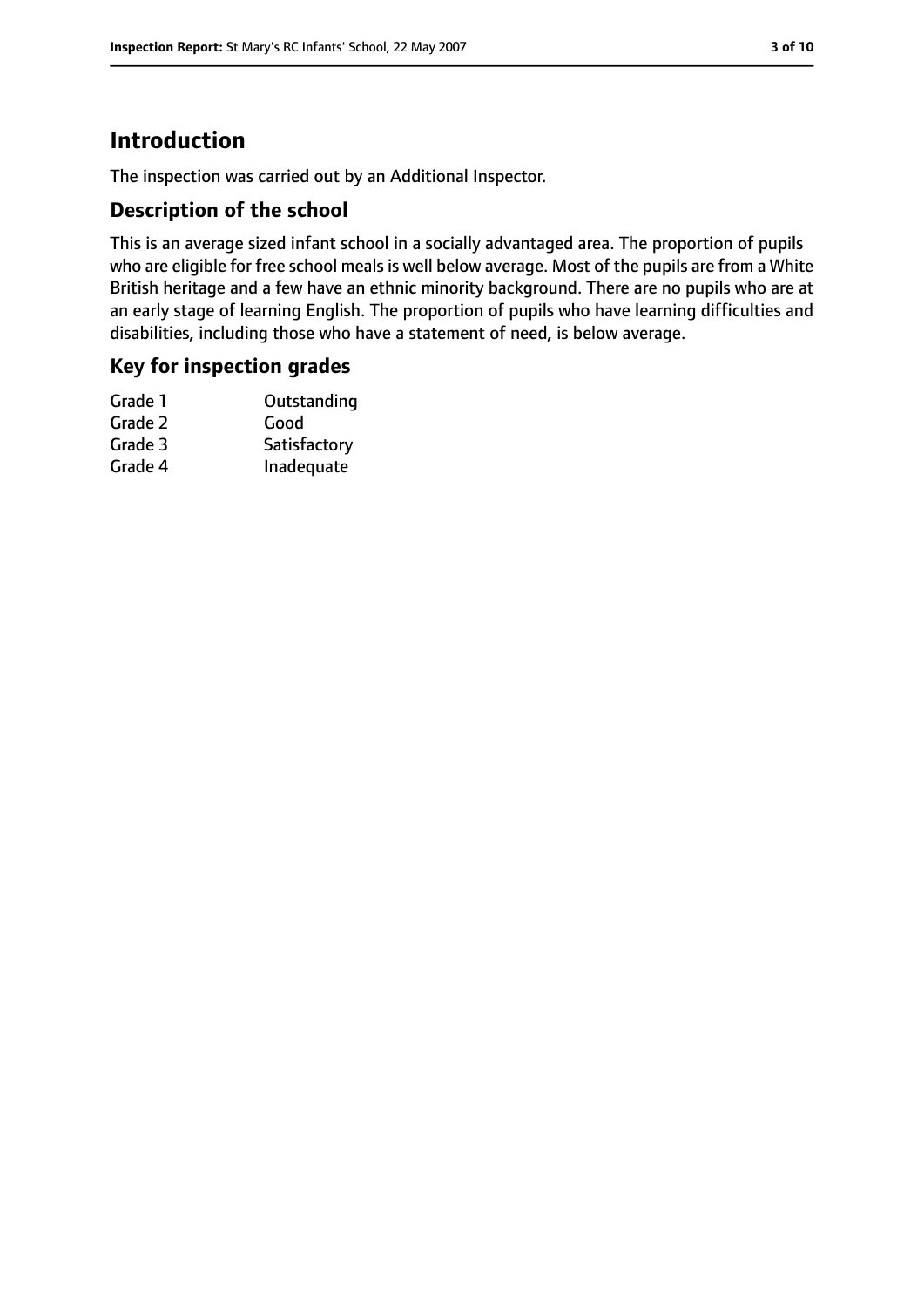# **Overall effectiveness of the school**

#### **Grade: 1**

This is an outstanding school where pupils make excellent progress, and achieve very well, whatever their ability. One parent wrote that 'there is a real sense of community in the school' and another commented that 'my children are looked after academically and emotionally'. Pupils receive excellent care, guidance and support because all the staff work together very well to make sure that pupils make as much progress as possible. Consequently standards are well above average in reading, writing and mathematics, and pupils are really keen to learn.

The school is extremely well led and managed so that pupils not only reach very high standards but also develop the personal skills they will need in later life. Much emphasis is put on helping pupils understand about keeping healthy and many report that they really enjoy the physical activities that are provided by the school. Pupils make a very good contribution to the local community and raise much money for good causes. The curriculum is excellent. Very good use is made of the beautiful grounds so that pupils can learn outside the classroom. Pupils are enthusiastic about all the opportunities they have to experience activities outside of normal lessons. Planning is excellent so that subjects are effectively linked together to make learning interesting and relevant to the pupils. Children in the Foundation Stage have a very good start to their education because provision is outstanding. Teaching and learning across the school are excellent. Teachers and teaching assistants work together very well to make sure pupils make as much progress as possible. Pupils with learning difficulties and disabilities are very well supported and often reach standards in national assessments that are in line with those expected for their age.

The school has a very good tracking system that charts the progress each child makes from the time they enter the Foundation Stage until the time they leave in Year 2. The information this generates is used very effectively to identify pupils who may need extra support. It is also used to set targets for pupils in each class so that they know what they need to do to reach higher standards.

The vast majority of parents are very supportive of the school. They report that the staff and governors are all very approachable and that the Catholic ethosis evident throughout all aspects of the school's work. A minority of parents commented on the opportunities they have to discuss their children's progress with teachers. Whilst most appreciate the chance to discuss their children's targets on a regular basis, they would like the opportunity to talk to teachers on a more formal basis when their children are not present.

There has been excellent improvement since the last inspection. The issues have been tackled very effectively and standards have remained very high. The governors support the staff very well and are currently instrumental in the school working towards offering extended services to pupils and their families. There is excellent capacity to improve further.

## **What the school should do to improve further**

• Provide an opportunity for parents to meet with teachers so that the progress of their children can be discussed when their children are not there.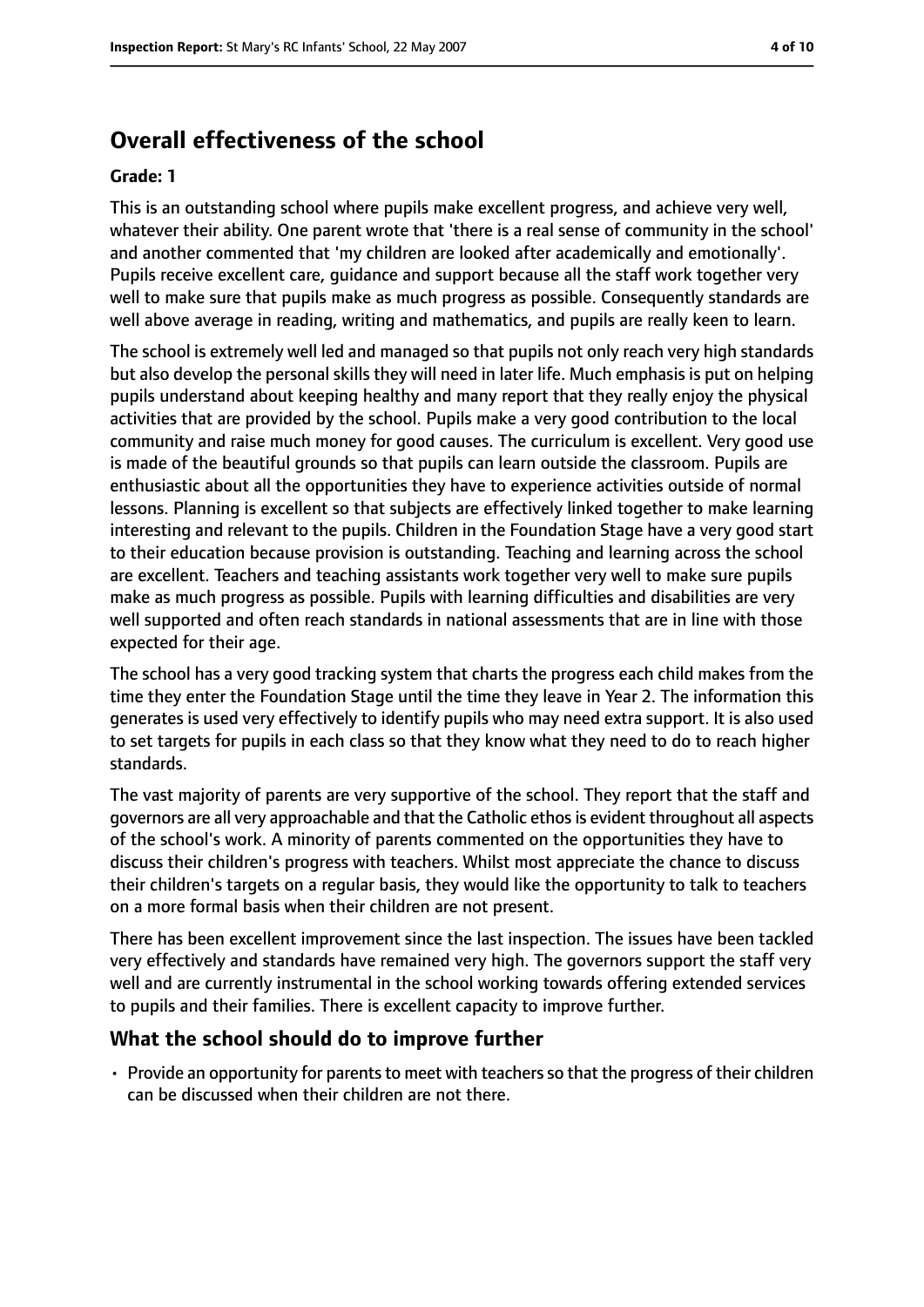# **Achievement and standards**

#### **Grade: 1**

Children's attainment on entry to the school varies each year. Although some have above average ability, overall attainment on entry is broadly average. In the Foundation Stage children make very good progress in all areas of learning, particularly in their personal development, so that by the time they join Year 1 standards are above average. This very good progress continues through Years 1 and 2, and by the time they leave for their next school standards in national assessments for reading, writing and mathematics are well above average. This represents excellent achievement for all pupils, whatever their ability. The school's own data and work seen confirms that standards remain very high.

# **Personal development and well-being**

#### **Grade: 1**

Pupils' personal development, including all aspects of their spiritual, moral, social and cultural education, is excellent. In discussions pupils talk enthusiastically about how to keep healthy and many have participated in the national 'walk to school' week. They wear their badges with pride, showing everyone that they have walked to school. Pupils look after each other and members of the school council are very keen to talk about the 'playground pals' who make sure that everyone is happy during break times. These 'pals' try to sort out any minor squabbles and know that there is someone they can go to if issues cannot be resolved quickly. Pupils raise much money for local and national causes and speak highly of all of the visitors into school who help them learn about other cultures and beliefs. Behaviour is exemplary and pupils report that they really enjoy coming to school and love learning. This is reflected in the fact that attendance is above average and pupils are usually punctual because they are eager to learn.

# **Quality of provision**

## **Teaching and learning**

#### **Grade: 1**

Teaching and learning are outstanding. Pupils know exactly what they are going to learn because the purpose of each lesson is explained very clearly. Lessons move at a brisk pace and learning is planned very well to meet the needs of all abilities within the class. During lessons there are regular reviews to make sure pupils know what they are doing and any mistakes are rectified. Teachers pay particular attention to making sure that learning is interesting by linking subjects together. One parent commented, 'Our son finds the teaching enjoyable and challenging and therefore wants to learn.' Teaching assistants form a very successful part of the teaching team. They support pupils with learning difficulties and disabilities and work with other groups within the class. They are very well deployed so that their particular expertise is maximised.

#### **Curriculum and other activities**

#### **Grade: 1**

The school provides an excellent curriculum that is enriched extremely well with many activities outside normal lessons. There are a great many clubs for all pupils to join. Pupils really enjoy the sporting activities and the opportunities they have to sing with the choir. Many visitors come into school and the pupils talk enthusiastically about the dance and drama companies who make subjects like history come to life. They also talk about all of the parents and visitors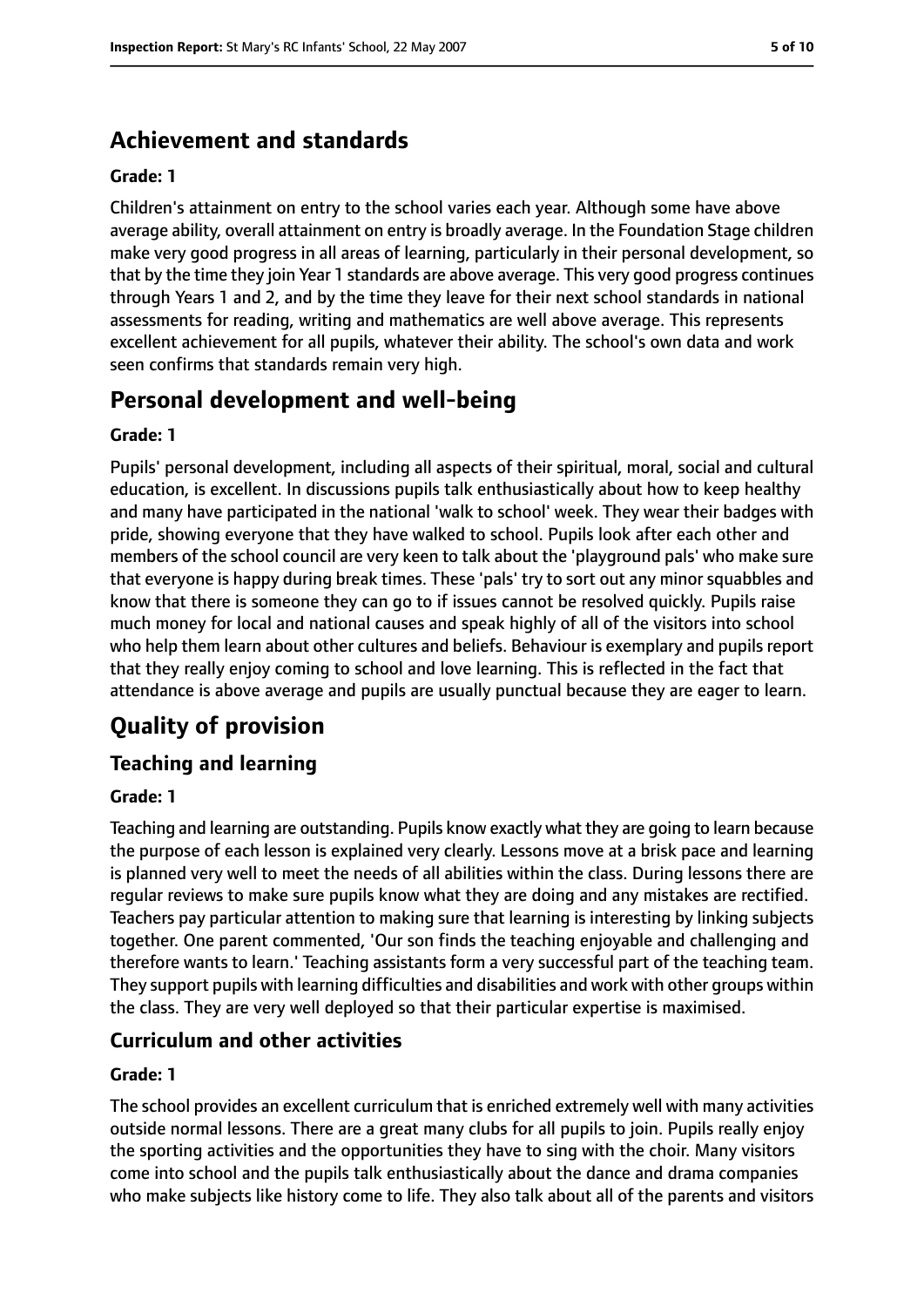who hear them read, help them in the library and spend time talking to them. Pupils take great pride in the area that has been developed quite recently to enable them to learn outside. The area is beautiful with a water feature and a garden that is very well tended. Children in the Nursery grow their own fruit and vegetables and learn how to look after young plants. The programme that supports pupils' personal development is excellent and helps pupils of all ages to learn how to look after each other and appreciate the beliefs and cultures of others.

### **Care, guidance and support**

#### **Grade: 1**

Pupils receive excellent care, guidance and support. Teachers spend time talking to them about their work and making sure that they know how to improve. All staff have received training in first aid, and pupils with particular medical needs are well known to all so that there can be a quick response in an emergency. Child protection procedures are robust and allstaff are regularly trained. The school has a very good tracking system that is based on regular assessments in reading, writing, mathematics and science. This gives an accurate picture of the progress that each pupil makes and any who are not achieving the expected progress can be quickly identified. Appropriate support is put in place and regular reviews mean that pupils soon catch up. Pupils with learning difficulties and disabilities are very well supported with targets that are realistic and this enables them to make very good progress. The targets set for all pupils are shared with parents and their children at a consultation evening. Parents appreciate this, although some say that they would like an opportunity to talk to their child's teacher without their child present so that any confidential matters can be openly discussed.

# **Leadership and management**

#### **Grade: 1**

Leadership and management at all levels are excellent. All staff work extremely well together to make sure that all pupils can make as much progress as possible. The governors are very good and support the school extremely well, having the welfare of the staff and pupils as a high priority. They are constant visitors to the school, helping and supporting in any way they can. The leadership team has been very successful in maintaining the standards reported at the time of the last inspection and all staff and governors are fully aware of the challenge this presents. The work of the whole school is regularly reviewed so that the assessment they have made of their work is very accurate. All staff are involved in this and many take on extra responsibilities to make sure that all pupils achieve very well both academically and personally.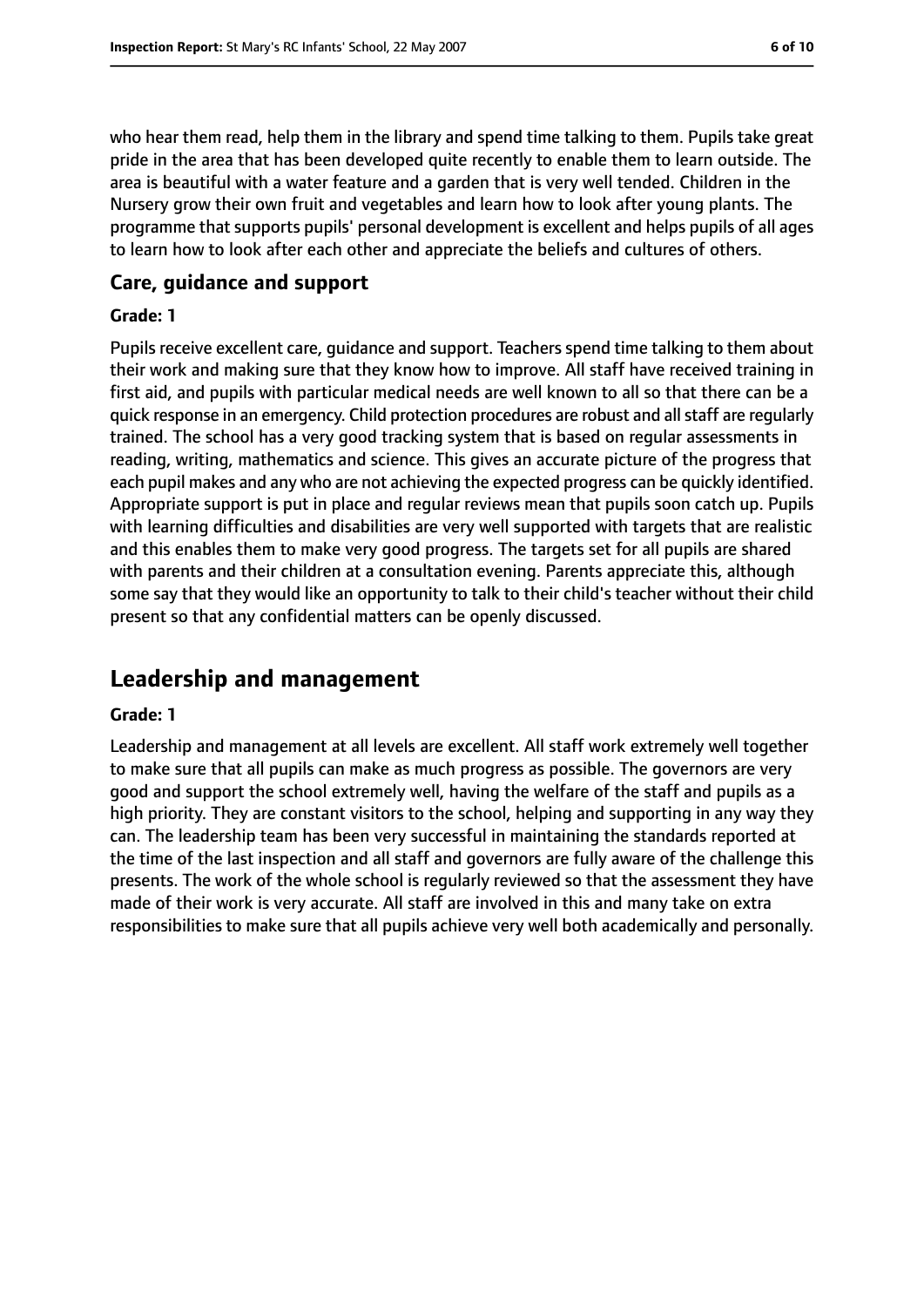**Any complaints about the inspection or the report should be made following the procedures set out in the guidance 'Complaints about school inspection', which is available from Ofsted's website: www.ofsted.gov.uk.**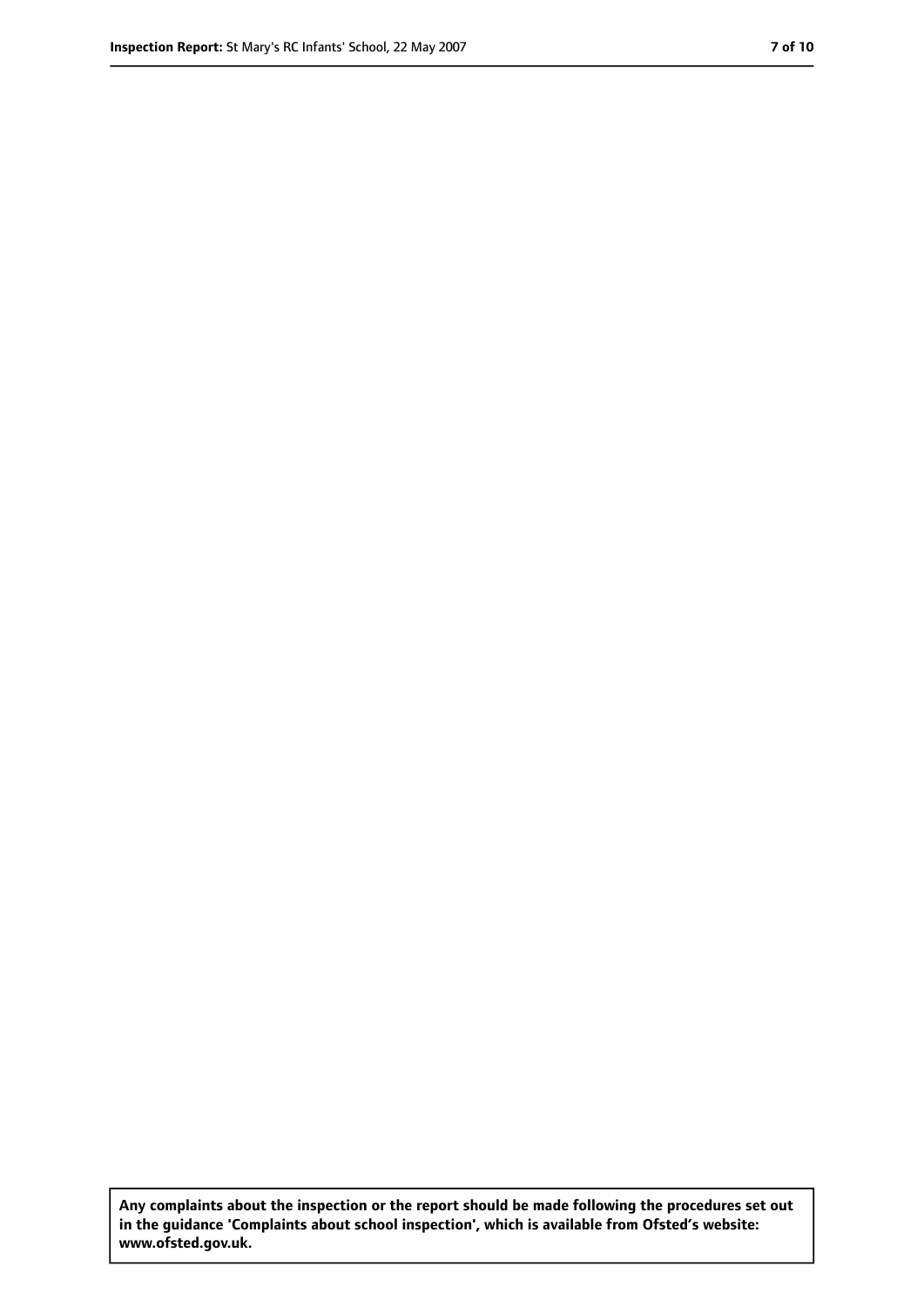#### **Annex A**

# **Inspection judgements**

| Key to judgements: grade 1 is outstanding, grade 2 good, grade 3 satisfactory, and grade 4 | School         |
|--------------------------------------------------------------------------------------------|----------------|
| inadeguate                                                                                 | <b>Overall</b> |

## **Overall effectiveness**

| How effective, efficient and inclusive is the provision of education, integrated<br>care and any extended services in meeting the needs of learners? |     |
|------------------------------------------------------------------------------------------------------------------------------------------------------|-----|
| How well does the school work in partnership with others to promote learners'<br>well-being?                                                         |     |
| The quality and standards in the Foundation Stage                                                                                                    |     |
| The effectiveness of the school's self-evaluation                                                                                                    |     |
| The capacity to make any necessary improvements                                                                                                      |     |
| Effective steps have been taken to promote improvement since the last<br>inspection                                                                  | Yes |

## **Achievement and standards**

| How well do learners achieve?                                                                               |  |
|-------------------------------------------------------------------------------------------------------------|--|
| The standards <sup>1</sup> reached by learners                                                              |  |
| How well learners make progress, taking account of any significant variations between<br>groups of learners |  |
| How well learners with learning difficulties and disabilities make progress                                 |  |

## **Personal development and well-being**

| How good is the overall personal development and well-being of the<br>learners? |  |
|---------------------------------------------------------------------------------|--|
|                                                                                 |  |
| The extent of learners' spiritual, moral, social and cultural development       |  |
| The behaviour of learners                                                       |  |
| The attendance of learners                                                      |  |
| How well learners enjoy their education                                         |  |
| The extent to which learners adopt safe practices                               |  |
| The extent to which learners adopt healthy lifestyles                           |  |
| The extent to which learners make a positive contribution to the community      |  |
| How well learners develop workplace and other skills that will contribute to    |  |
| their future economic well-being                                                |  |

## **The quality of provision**

| $\mid$ How effective are teaching and learning in meeting the full range of the $\mid$<br>  learners' needs?               |  |
|----------------------------------------------------------------------------------------------------------------------------|--|
| $\mid$ How well do the curriculum and other activities meet the range of needs $\mid$<br>$\mid$ and interests of learners? |  |
| How well are learners cared for, quided and supported?                                                                     |  |

 $^1$  Grade 1 - Exceptionally and consistently high; Grade 2 - Generally above average with none significantly below average; Grade 3 - Broadly average to below average; Grade 4 - Exceptionally low.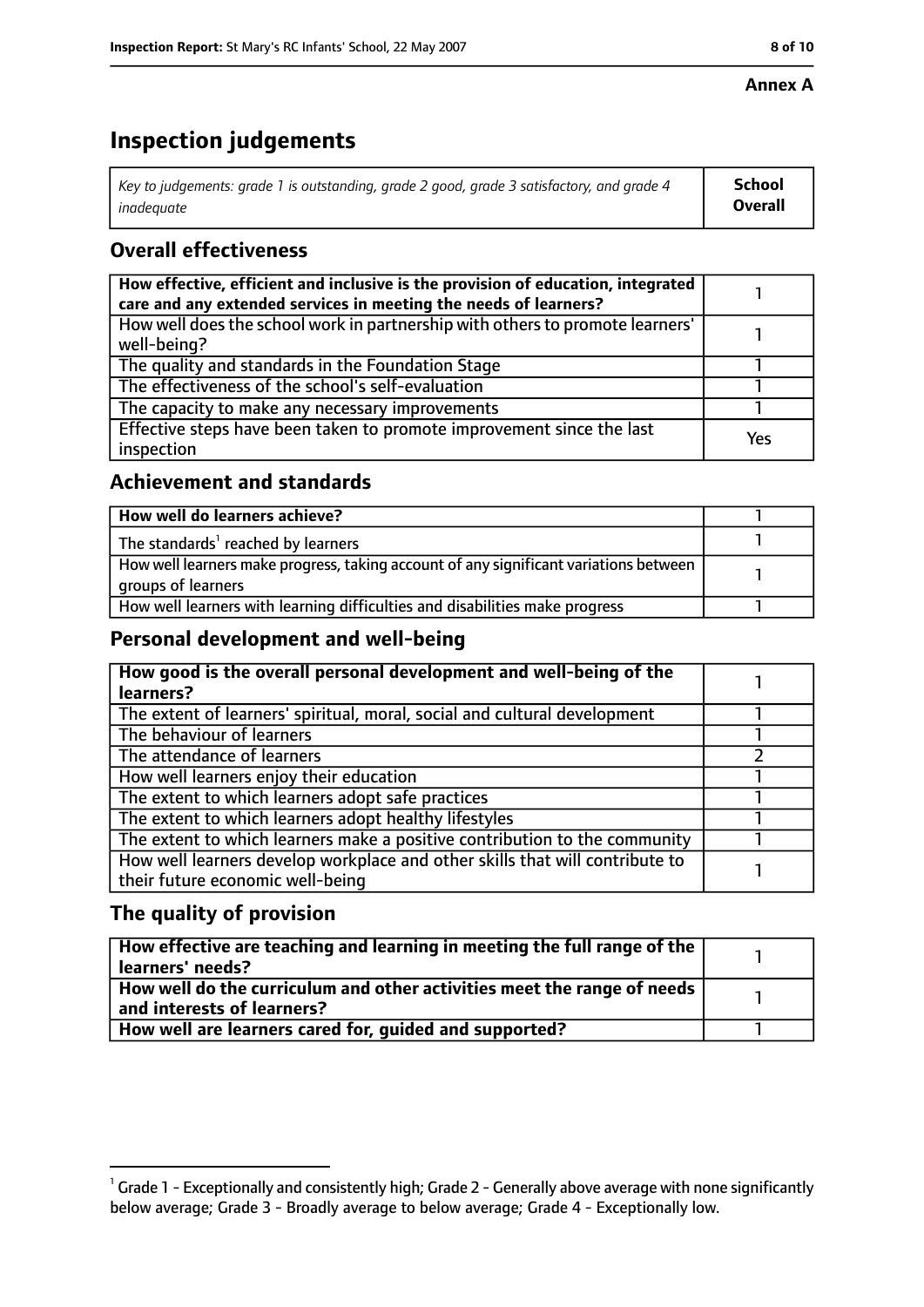# **Leadership and management**

| How effective are leadership and management in raising achievement<br>and supporting all learners?                                              |           |
|-------------------------------------------------------------------------------------------------------------------------------------------------|-----------|
| How effectively leaders and managers at all levels set clear direction leading<br>to improvement and promote high quality of care and education |           |
| How effectively performance is monitored, evaluated and improved to meet<br>challenging targets                                                 |           |
| How well equality of opportunity is promoted and discrimination tackled so<br>that all learners achieve as well as they can                     |           |
| How effectively and efficiently resources, including staff, are deployed to<br>achieve value for money                                          |           |
| The extent to which governors and other supervisory boards discharge their<br>responsibilities                                                  |           |
| Do procedures for safeguarding learners meet current government<br>requirements?                                                                | Yes       |
| Does this school require special measures?                                                                                                      | <b>No</b> |
| Does this school require a notice to improve?                                                                                                   | No        |